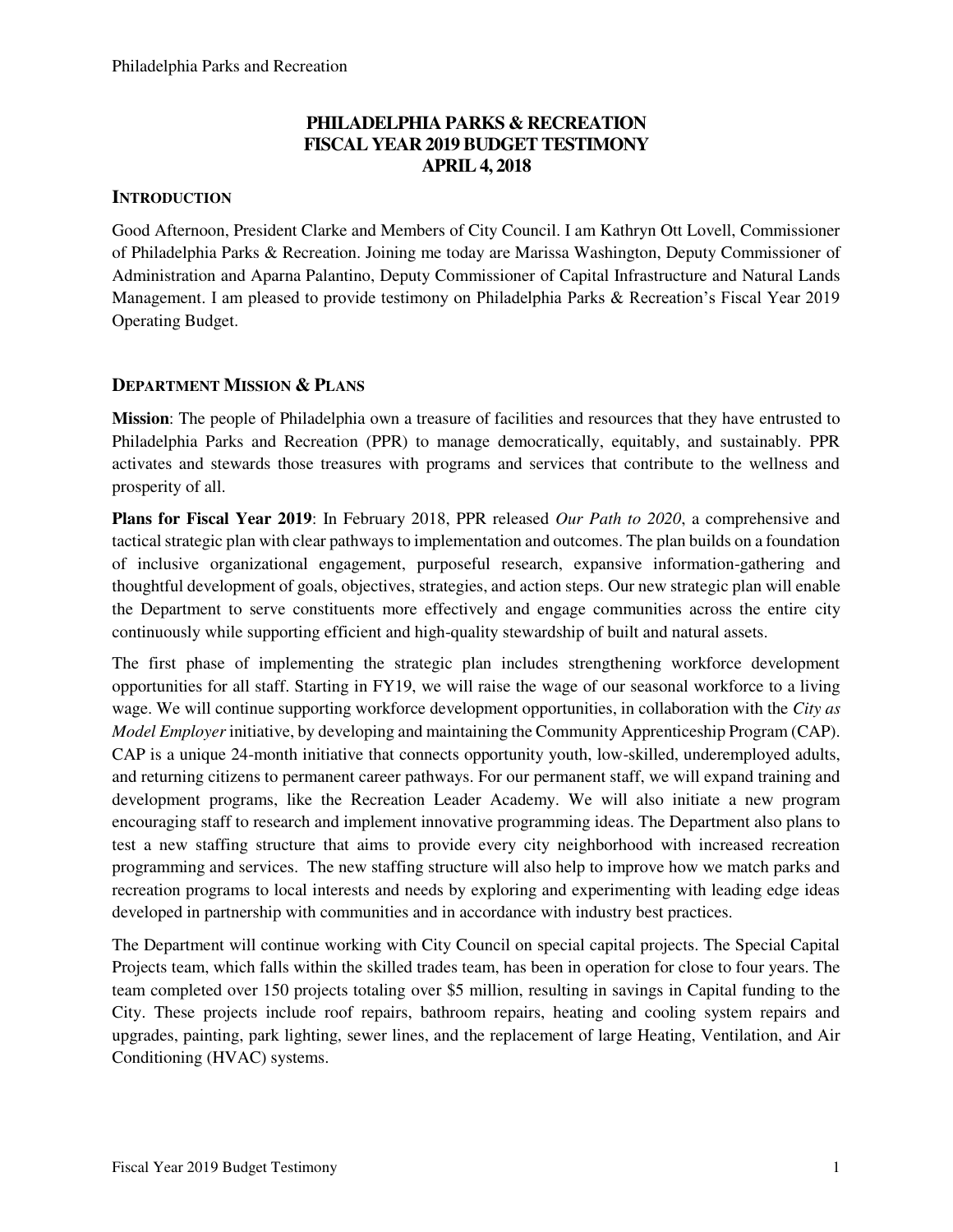### Philadelphia Parks and Recreation

Finally, PPR will continue supporting the City's Rebuilding Community Infrastructure (Rebuild) Initiative, a robust plan to improve the physical condition of parks, playgrounds, recreation centers and libraries. Through Rebuild, critically needed investments will support and expand the Department's civic engagement campaign in underserved communities. This campaign will enable PPR to better assess the public's opinion of PPR's assets. It will serve as a model for the City's broader civic engagement efforts by focusing on great customer service and active engagement of park users and partner organizations.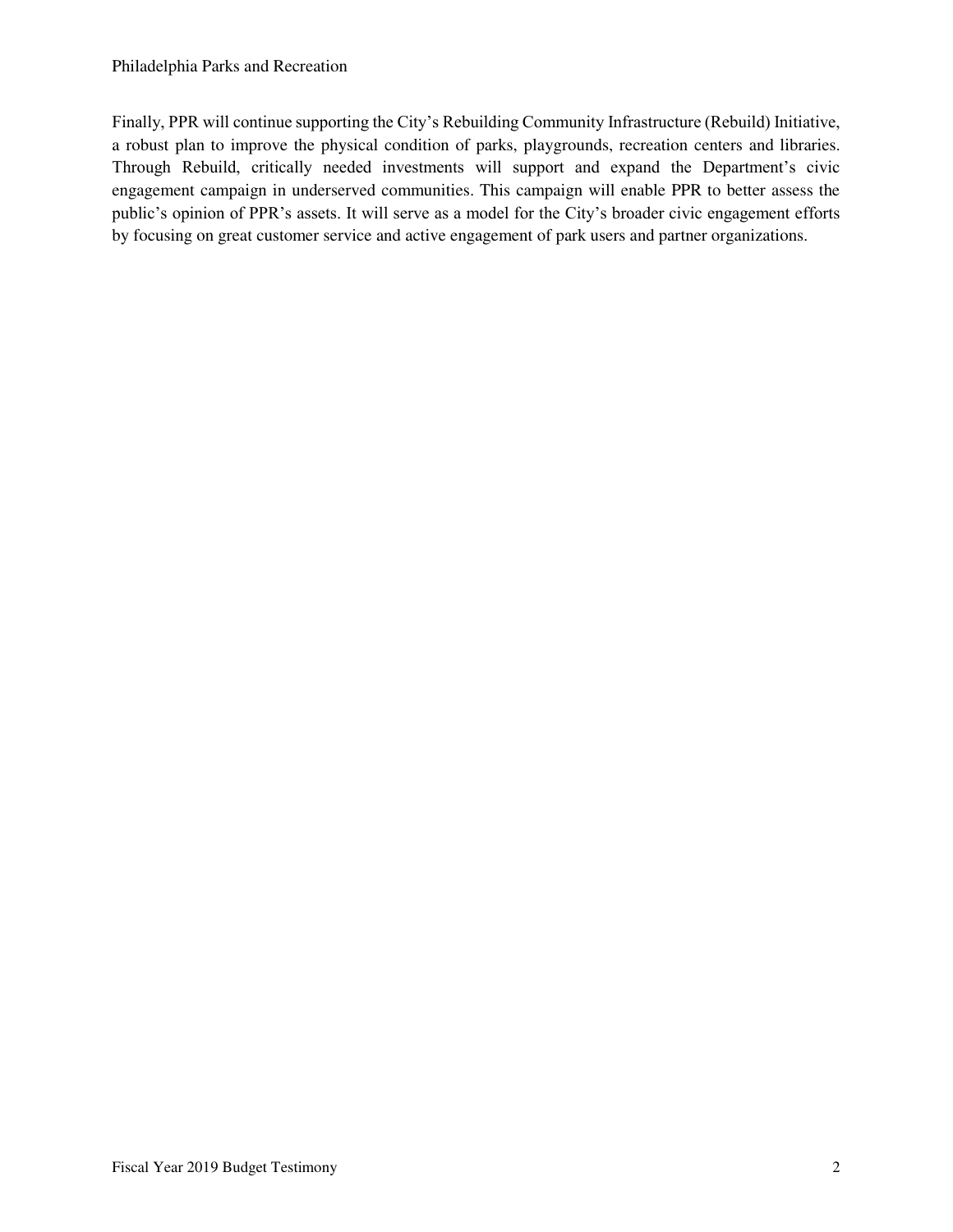| <b>Staff Demographics Summary, All Funds (as of December 2017)</b> |           |           |           |           |  |  |  |  |  |
|--------------------------------------------------------------------|-----------|-----------|-----------|-----------|--|--|--|--|--|
|                                                                    | Total     | Minority  | White     | Female    |  |  |  |  |  |
| Number of Full-Time Staff                                          | 674       | 319       | 355       | 167       |  |  |  |  |  |
| Number of Exempt Staff                                             | 33        | 11        | 22        | 18        |  |  |  |  |  |
| Number of Executive Staff                                          | 6         | 3         | 3         | 4         |  |  |  |  |  |
| (deputy level and above)                                           |           |           |           |           |  |  |  |  |  |
| Average Salary, Full-Time Staff                                    | \$49,564  | \$46,078  | \$53,892  | \$55,279  |  |  |  |  |  |
| Average Salary, Exempt Staff                                       | \$78,283  | \$83,500  | \$75,675  | \$82,588  |  |  |  |  |  |
| Average Salary, Executive Staff                                    | \$118,167 | \$115,667 | \$120,667 | \$121,750 |  |  |  |  |  |
| Median Salary, Full-Time Staff                                     | \$44,633  | \$40,364  | \$50,400  | \$51.425  |  |  |  |  |  |
| Median Salary, Exempt Staff                                        | \$75,555  | \$82,000  | \$71,650  | \$82,500  |  |  |  |  |  |
| Median Salary, Executive Staff                                     | \$113,500 | \$115,000 | \$110,000 | \$112,500 |  |  |  |  |  |

# **BUDGET SUMMARY & OTHER BUDGET DRIVERS**

| <b>Employment Levels, All Funds (as of December 2017)</b>  |          |          |  |  |  |  |  |
|------------------------------------------------------------|----------|----------|--|--|--|--|--|
| <b>Budgeted</b><br>Filled                                  |          |          |  |  |  |  |  |
| Number of Full-Time Positions                              | 772      | 674      |  |  |  |  |  |
| Number of Part-Time Positions                              | 102      | 92       |  |  |  |  |  |
| Number of Exempt Positions                                 | 31       | 33       |  |  |  |  |  |
| Number of Executive Positions (deputy)<br>level and above) | 6        | 6        |  |  |  |  |  |
| Average Salary of All Full-Time<br>Positions               | \$47,274 | \$49,564 |  |  |  |  |  |
| Median Salary of All Full-Time Positions                   | \$45,650 | \$44.633 |  |  |  |  |  |

| <b>General Fund Financial Summary by Class</b>  |                                 |                                   |                                 |                                         |                                 |                                 |  |  |  |
|-------------------------------------------------|---------------------------------|-----------------------------------|---------------------------------|-----------------------------------------|---------------------------------|---------------------------------|--|--|--|
|                                                 | FY17 Original<br>Appropriations | FY17 Actual<br><b>Obligations</b> | FY18 Original<br>Appropriations | <b>FY18</b><br>Estimated<br>Obligations | FY19 Proposed<br>Appropriations | Difference:<br><b>FY19-FY18</b> |  |  |  |
| Class 100 - Employee Compensation               | \$45,386,251                    | \$43,978,477                      | \$46,948,421                    | \$46,383,861                            | \$49,347,561                    | \$2,963,700                     |  |  |  |
| Class 200 - Purchase of Services                | \$9,294,525                     | \$9,380,888                       | \$9,401,490                     | \$9,401,490                             | \$9,416,490                     | \$15,000                        |  |  |  |
| Class 300/400 - Materials, Supplies & Equipment | \$2,673,805                     | \$2,729,342                       | \$2,735,630                     | \$2,626,060                             | \$2,750,630                     | \$124,570                       |  |  |  |
| Class 500 - Contributions                       | \$2,527,500                     | \$5,045,402                       | \$2,647,500                     | \$2,647,500                             | \$2,647,500                     | \$0                             |  |  |  |
| Class 800 - Payment to Other Funds              | \$0                             | \$0                               | \$0                             | \$0                                     | \$1,550,000                     | \$1,550,000                     |  |  |  |
|                                                 | \$59,882,081                    | \$61,134,109                      | \$61,733,041                    | \$61,058,911                            | \$65,712,181                    | \$4,653,270                     |  |  |  |

| <b>Contracts Summary (Professional Services only)</b> |             |             |             |             |             |             |  |  |  |
|-------------------------------------------------------|-------------|-------------|-------------|-------------|-------------|-------------|--|--|--|
|                                                       | FY13        | FY14        | <b>FY15</b> | <b>FY16</b> | <b>FY17</b> | FY18 YTD    |  |  |  |
|                                                       |             |             |             |             |             | (01 & 02)   |  |  |  |
| Total amount of contracts                             | \$2,602,639 | \$2,098,752 | \$2,394,649 | \$1,655,920 | \$1,650,852 | \$1,869,252 |  |  |  |
| Total amount to M/W/DSBE                              | \$557.833   | \$727,776   | \$501.986   | \$347.621   | \$318,035   | \$605,912   |  |  |  |
| <b>Participation Rate</b>                             | 21%         | 35%         | 21%         | 21%         | $19\%$      | 32%         |  |  |  |

| Total M/W/DSBE Contract Participation Goal (Public Works;<br><b>Services, Supplies &amp; Equipment; and Professional Services combined)</b> |             |             |             |  |  |  |  |
|---------------------------------------------------------------------------------------------------------------------------------------------|-------------|-------------|-------------|--|--|--|--|
|                                                                                                                                             | <b>FY17</b> | <b>FY18</b> | <b>FY19</b> |  |  |  |  |
| M/W/DSBE Contract<br>Participation Goal                                                                                                     | 25%         | 25%         | 25%         |  |  |  |  |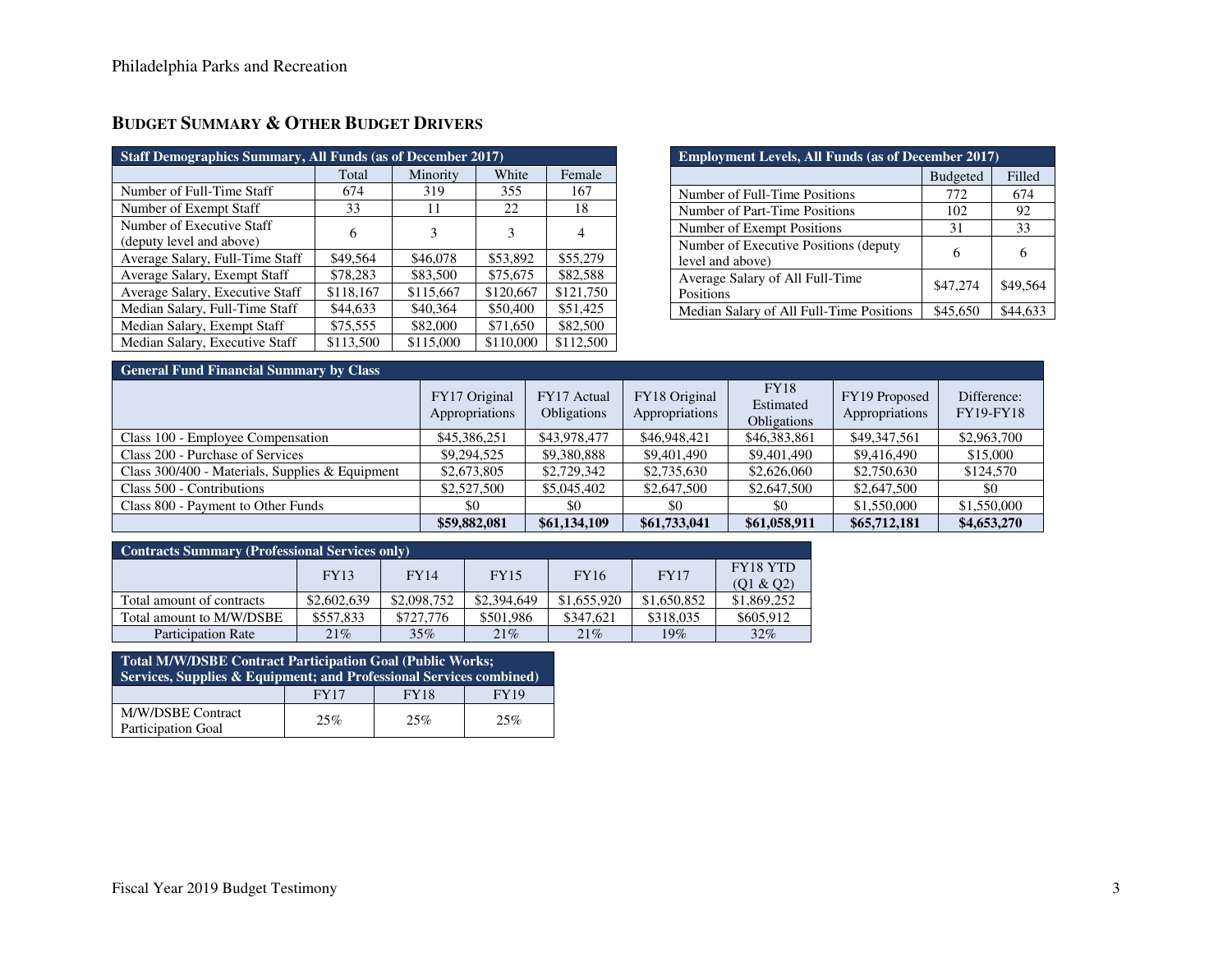## **PROPOSED BUDGET OVERVIEW**

### **Proposed Funding Request**:

The proposed Fiscal Year 2019 General Fund budget totals \$65,712,181, an increase of \$4,653,270 over Fiscal Year 2018 estimated obligation levels. This increase is primarily due to a Living Wage increase for seasonal staff, the transfer of additional Public Property staff to PPR, and a one-time insurance payment for Cobbs Creek Golf Clubhouse renovations.

The proposed budget includes:

- \$49,347,561 in Class 100, a \$2,963,700 increase over FY18. Class 100 funding will support the Department's 750 (General Fund) full-time positions, 102 part-time positions, and over 1,400 seasonal positions. This funding supports a Living Wage increase for seasonal staff and the transfer of additional Public Property staff to PPR.
- \$9,416,490 in Class 200, a \$15,000 increase over FY18. This funding will support contracts for professional services and consultants during FY19. These contracts provide the necessary resources to manage our facilities and other assets in an equitable and sustainable manner. These funds are also used to expand youth workforce development opportunities for youth ages 14-21 throughout Philadelphia.
- \$2,750,630 in Class 300/400, a \$124,570 increase over FY18. This funding will provide the necessary materials, supplies and equipment for staff to complete their daily responsibilities in the care for public lands and facility maintenance.
- \$2,647,500 in Class 500, no change from FY18. This funding supports local community groups with grants awarded through the Philadelphia Activity Fund, KEYSPOT computer labs, and youth tennis programming. These resources help local communities provide activities for youth, seniors, and special populations.
- \$1,550,000 in Class 800, a one-time insurance payment for FY18. This funding will be used to renovate the Cobbs Creek Golf Clubhouse that was previously destroyed by fire in January 2016.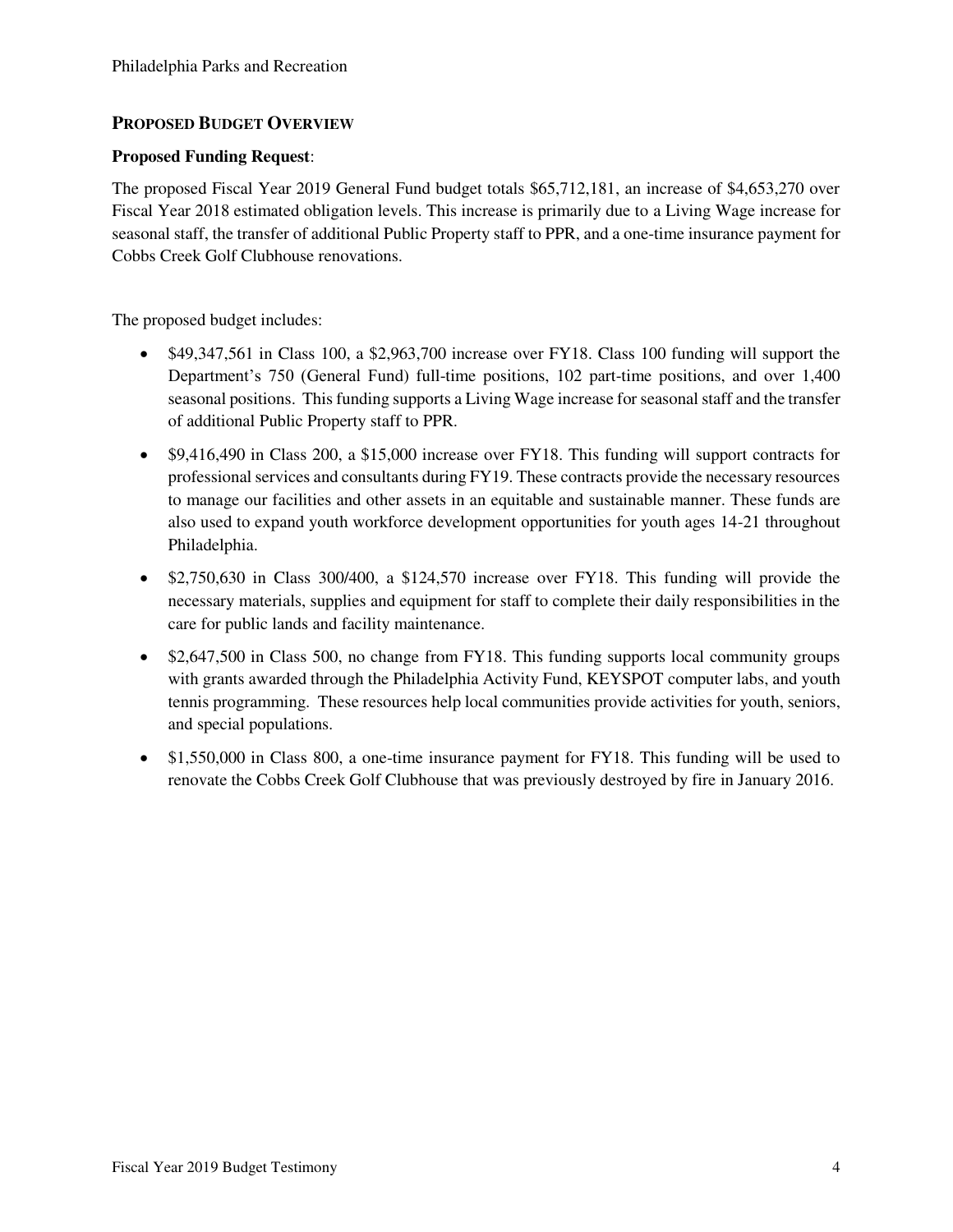# **STAFFING LEVELS**

The department is requesting 750 budgeted positions (General Fund) for FY19, an increase of 2 positions over FY18.

The increase is attributed to the transfer of additional Public Property staff to Parks & Recreation. This transfer of staff is the final step in moving all PPR Capital projects from DPP to PPR. This relocation of staff will allow for better coordination of Capital projects with ongoing programming and operations at facilities and will allow for better delegation of work between Skilled Trades and Capital projects. The Capital staff will also provide oversight for Special Capital projects and projects performed by other nonprofit partners to ensure compliance and facilitate quicker and more cost-effective maintenance to PPR facilities.

## **NEW HIRES**

| New Hires (from 7/1/2017 to December 2017) |                  |                        |  |  |  |  |  |  |  |
|--------------------------------------------|------------------|------------------------|--|--|--|--|--|--|--|
|                                            | Total Number of  | <b>Total Number of</b> |  |  |  |  |  |  |  |
|                                            | New Hires (Full- | New Hires (Part-       |  |  |  |  |  |  |  |
|                                            | Time)            | Time)                  |  |  |  |  |  |  |  |
| <b>Black or African</b>                    | 27               | 34                     |  |  |  |  |  |  |  |
| American                                   |                  |                        |  |  |  |  |  |  |  |
| $\text{Asian}^1$                           |                  |                        |  |  |  |  |  |  |  |
| White                                      | 26               | 30                     |  |  |  |  |  |  |  |
| Total                                      | 55               | 66                     |  |  |  |  |  |  |  |

*1 One of the new hires who identifies as Asian speaks Japanese.*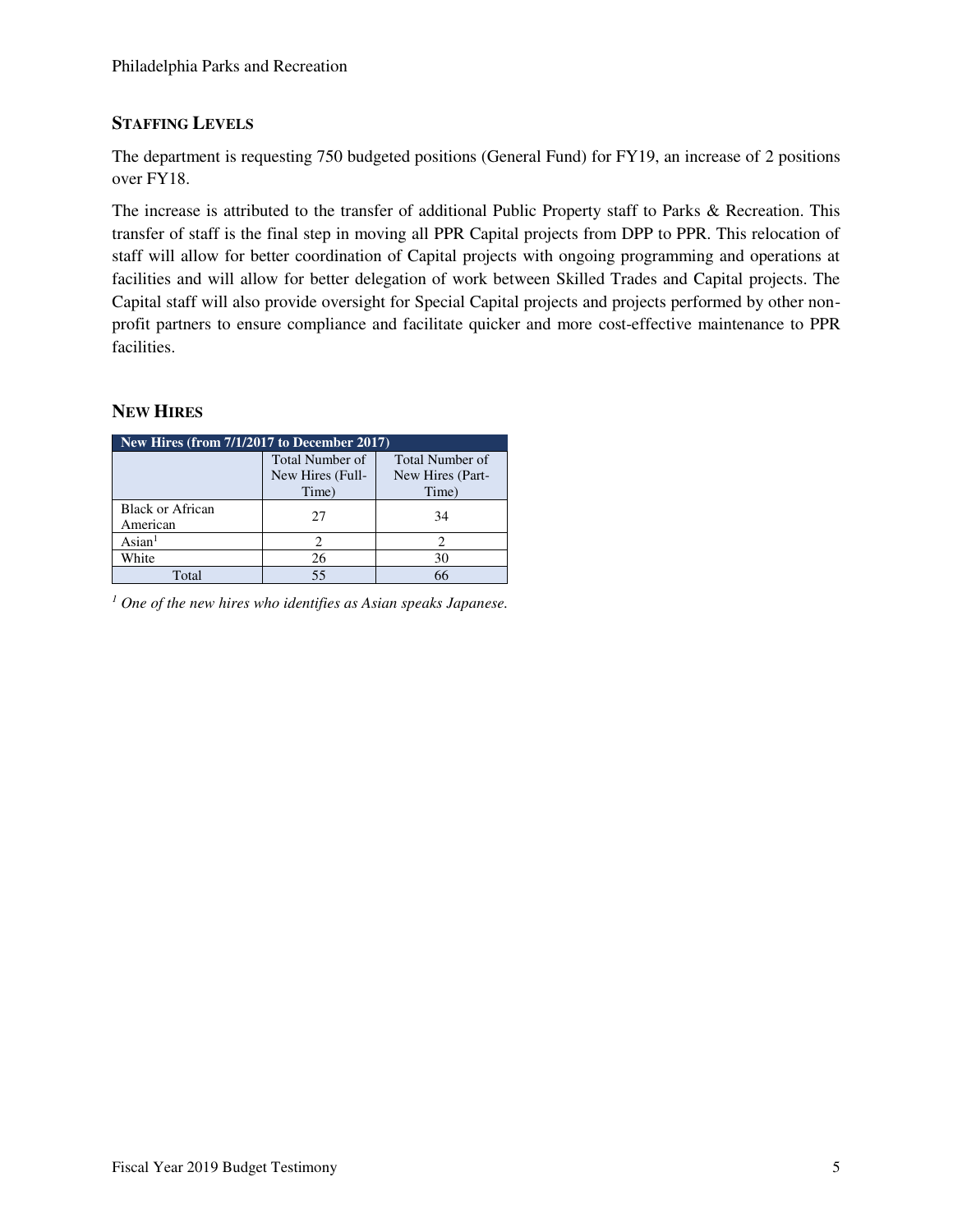## **PERFORMANCE, CHALLENGES, AND INITIATIVES**

#### **Recreational Services**:

#### **FY19 Strategic Goals**

- Redefine recreational program standards to ensure that PPR remains innovative and relevant to people whom it serves.
- Find new ways to infuse innovation and collaboration into program delivery.

• Realign PPR staff, facilities, and resources to better meet needs and opportunities in neighborhoods.

**FY19 Performance Measures** 

| T T T T T AT LOT THAT AND THE CHANGE ON                         |             |             |             |             |
|-----------------------------------------------------------------|-------------|-------------|-------------|-------------|
|                                                                 | <b>FY17</b> | FY18 YTD    | <b>FY18</b> | <b>FY19</b> |
| Measure                                                         | Actual      | $(Q1 + Q2)$ | Target      | Target      |
| Number of programs <sup>1</sup>                                 | 3.286       | 2.173       | 3.450       | 3,500       |
| Number of unique individuals who attended programs <sup>2</sup> | 229,440     | 143,991     | 240,000     | 240,000     |
| Total visits <sup>3</sup>                                       | 9,653,692   | 5,541,510   | 10,000,000  | 10,000,000  |
| Program participation rate <sup>4</sup>                         | 85.3%       | 86.4%       | 86.5%       | 87.5%       |
| Percent change in pool visits <sup>5</sup>                      | 11.6%       | $-16.6\%$   | $2.3\%$     | 14.0%       |

*1 Programs run, on average, 19 weeks. This figure does not include special events. This measure includes community-led programs at Parks and Recreation facilities.* 

<sup>2</sup> Programs run, on average, 19 weeks. This figure does not include participants from special events. This measure includes participants from *community-led programs at Parks and Recreation facilities.* 

*3 Visits is an estimated measure based on the number of visitors and dates that a program runs, including some duplicate visits by the same individuals.* 

*4 Program participation rate is the Total Unique Program Participants / Total Unique Registered Participants. Unique Program and Registered Participants are taken from the maximum count from each program each fiscal year.* 

*5 This data is reported for Q1 only. Performance was below target this year due to weather issues.*

### **Infrastructure and Property Management**:

#### **FY19 Strategic Goals**

- Continue to develop a transparent, effective, and timely capital projects process.
- Continue to equip PPR staff to care for PPR's assets.
- Enhance PPR's capacity to effectively manage natural lands, gardens, orchards, nurseries, and forests.

| <b>FY19 Performance Measures</b>                               |             |             |             |             |  |  |  |  |  |
|----------------------------------------------------------------|-------------|-------------|-------------|-------------|--|--|--|--|--|
|                                                                | <b>FY17</b> | FY18 YTD    | <b>FY18</b> | <b>FY19</b> |  |  |  |  |  |
| Measure                                                        | Actual      | $(Q1 + Q2)$ | Target      | Target      |  |  |  |  |  |
| Acres mowed <sup>1</sup>                                       | 41,672      | 24,182      | 41,750      | 41,750      |  |  |  |  |  |
| New trees planted <sup>2</sup>                                 | 4.868       | 2,901       | 5,300       | 4,500       |  |  |  |  |  |
| Percent of 311 requests closed that meet standard <sup>3</sup> | 34.7%       | 57.8%       | 55.0%       | 58.0%       |  |  |  |  |  |
| Percent of Performo requests closed that meet standard         | 60.6%       | 64.0%       | 64.1%       | 64.9%       |  |  |  |  |  |

*1 Mowing does not occur in Q3.* 

*2 There are no scheduled tree plantings in Q1 or Q3. Due to the timing of capital funding, the FY19 target is more conservative.* 

*3 This measure currently only includes 311 requests not tracked in other systems.*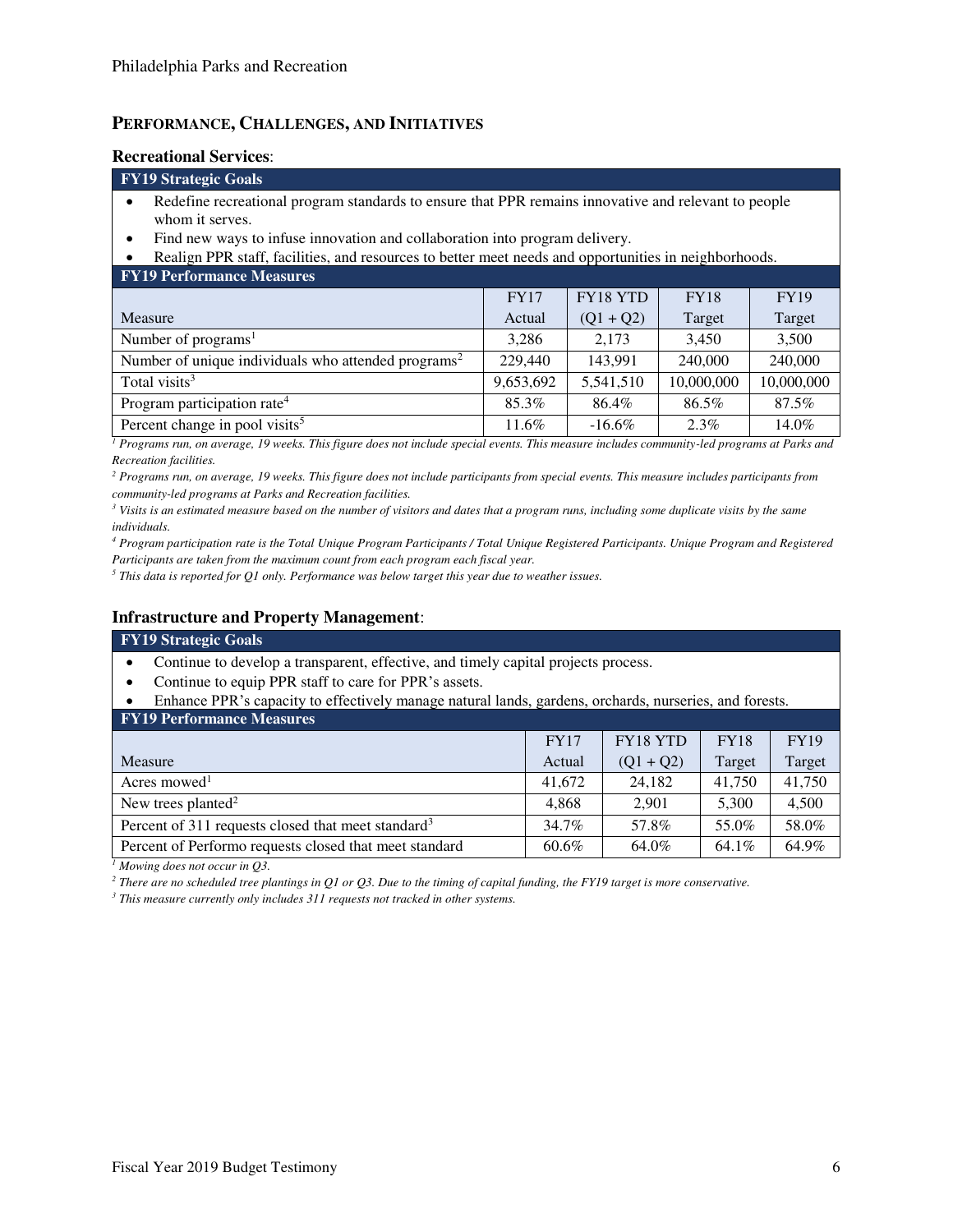# **Communication and Engagement**:

| Communication and Engagement.                                                                                                                                                                                                                                                                                            |             |             |             |             |  |  |  |  |
|--------------------------------------------------------------------------------------------------------------------------------------------------------------------------------------------------------------------------------------------------------------------------------------------------------------------------|-------------|-------------|-------------|-------------|--|--|--|--|
| <b>FY19 Strategic Goals</b>                                                                                                                                                                                                                                                                                              |             |             |             |             |  |  |  |  |
| Build an organizational culture that is committed to great customer service.<br>$\bullet$<br>Increase awareness of PPR's programs and services.<br>$\bullet$<br>Create meaningful relationships with external organizations and individuals, serving as a model for the<br>$\bullet$<br>City's civic engagement efforts. |             |             |             |             |  |  |  |  |
| <b>FY19 Performance Measures</b>                                                                                                                                                                                                                                                                                         |             |             |             |             |  |  |  |  |
|                                                                                                                                                                                                                                                                                                                          | <b>FY17</b> | FY18 YTD    | <b>FY18</b> | <b>FY19</b> |  |  |  |  |
| Measure                                                                                                                                                                                                                                                                                                                  | Actual      | $(Q1 + Q2)$ | Target      | Target      |  |  |  |  |
| Percent increase in concessions revenue                                                                                                                                                                                                                                                                                  | 34.0%       | $3.3\%$     | $12.2\%$    | $4.1\%$     |  |  |  |  |
| Social media impressions <sup>1</sup>                                                                                                                                                                                                                                                                                    | 2,170,377   | 2,473,970   | 4,650,000   | 4,800,000   |  |  |  |  |
| Percent increase in volunteer participation                                                                                                                                                                                                                                                                              | 14.0%       | 18.0%       | $9.0\%$     | $6.0\%$     |  |  |  |  |

*1 Includes impressions for* @PhilaParksandRec *on Facebook, Twitter, and Instagram.* 

#### **Executive, Administration and Performance Management**:

| <b>FY19 Strategic Goals</b> |  |
|-----------------------------|--|
|                             |  |

- Strengthen workforce development, professional development, and employee recognition programs.
- Improve staff working conditions to create a safer and more supportive working environment.
- Foster an organizational culture that values relevance, inclusion, diversity, and equity.
- Continue to build a performance management-oriented organization.

| <b>FY19 Performance Measures</b>                               |             |                 |             |             |  |  |  |  |  |
|----------------------------------------------------------------|-------------|-----------------|-------------|-------------|--|--|--|--|--|
|                                                                | <b>FY17</b> | <b>FY18 YTD</b> | <b>FY18</b> | <b>FY19</b> |  |  |  |  |  |
| Measure                                                        | Actual      | $(Q1 + Q2)$     | Target      | Target      |  |  |  |  |  |
| Percentage of permanent staff attending trainings <sup>1</sup> | $92.1\%$    | 42.8%           | 92.0%       | 95.0%       |  |  |  |  |  |
| Paper form / processes made available online <sup>2</sup>      |             | N/A             |             |             |  |  |  |  |  |
| Net hires (full- and part-time) <sup>3</sup>                   | 28          | 33              | 46          |             |  |  |  |  |  |

<sup>1</sup> This measure gives the opportunity for all staff persons to be trained.

*2 The number of total paper form processes varies from year to year. This measure is tabulated annually, so YTD data is not available.* 

*<sup>3</sup> The FY19 target is lower due to the Department's aggressive filling of vacant positions during FY18 and a lower vacancy rate.*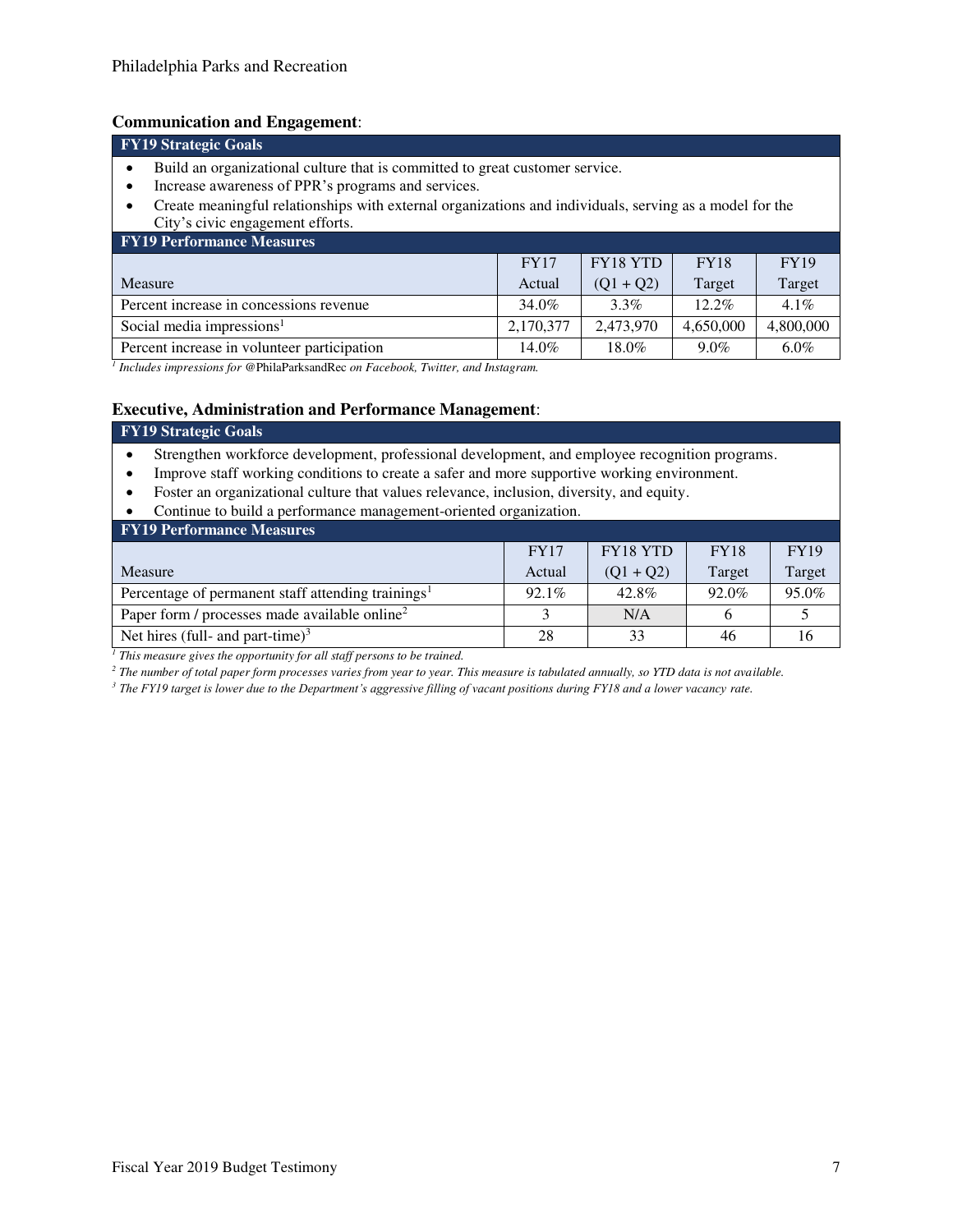## **OTHER BUDGETARY IMPACTS**

#### **Federal: \$10,262,264**

- The Afterschool Snack program offers reimbursement to eligible organizations to help schools serve healthy snacks to children in after-school activities. PPR receives \$1,971,944 in federal funding for this program.
- The Phil-A-Job II Work Experience is a federal grant program funded through the Philadelphia Youth Network. PPR receives \$760,000 in federal funding for this program.
- The Summer Food Service Program (SFSP) ensures that low-income children continue to receive nutritious meals when schools are not in session. PPR receives \$6,132,971 in federal funding for this program.
- PPR receives \$500,000 in federal funding from the Community Service Block Grant.
- The Older Adult Program provides programs for senior citizens in the six older adult centers and in public recreation facilities. PPR receives \$897,349 in federal funding.

### **State: \$615,000**

The Pennsylvania Department of Human Services' Human Services Development Fund (HSDF) provides services to youth and community centers, violence reduction initiatives, and Out-of-School Time programs. HSDF funding also supports seasonal staff salaries and a small portion goes towards bus rental services for programs. PPR receives \$615,000 in state funding.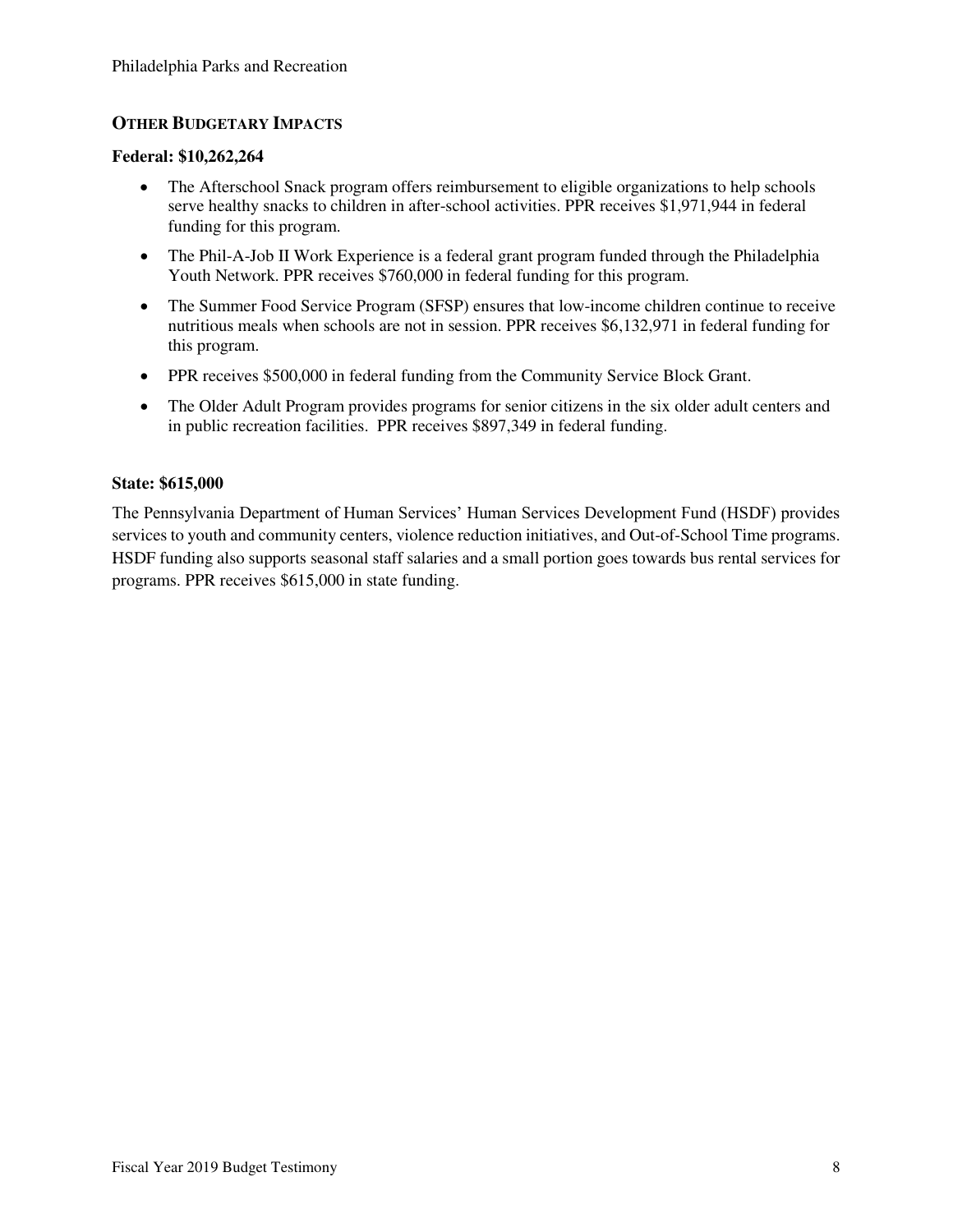# **CONTRACTING EXPERIENCE**

| M/W/DSBE Participation on Large Professional Services Contracts |                                  |           |            |                   |                           |               |               |                 |                 |                 |                |
|-----------------------------------------------------------------|----------------------------------|-----------|------------|-------------------|---------------------------|---------------|---------------|-----------------|-----------------|-----------------|----------------|
|                                                                 | Top Five Largest Contracts, FY18 |           |            |                   |                           |               |               |                 |                 |                 |                |
|                                                                 |                                  |           |            |                   |                           |               |               |                 |                 | Local           |                |
|                                                                 |                                  |           |            |                   |                           |               |               |                 |                 | <b>Business</b> |                |
|                                                                 |                                  |           |            |                   |                           |               |               |                 |                 | (principal      |                |
|                                                                 |                                  |           |            |                   |                           |               |               |                 |                 | place of        |                |
|                                                                 |                                  | Dollar    |            |                   |                           | $%$ of        |               |                 |                 | business        | Waiver for     |
|                                                                 |                                  | Amount    | <b>RFP</b> |                   |                           | M/W/DSBE      | \$ Value of   | Total %         | Total \$ Value  | located within  | Living Wage    |
|                                                                 | Service                          | of        | Issue      | Contract          |                           | Participation | M/W/DSBE      | Participation - | Participation - | City limits)    | Compliance?    |
| Vendor Name                                                     | Provided                         | Contract  | Date       | <b>Start Date</b> | Ranges in RFP             | Achieved      | Participation | All DSBEs       | All DSBEs       | [yes $/no$ ]    | [yes/no]       |
|                                                                 |                                  |           |            |                   | <b>MBE: Best Efforts</b>  | 50%           | \$50,000      |                 |                 |                 |                |
| Big Bloc                                                        | Music                            |           |            |                   | <b>WBE: Best Efforts</b>  |               | \$0           |                 |                 |                 |                |
| Entertainment                                                   | Performance                      | \$100,000 | 1/17/2017  | 6/1/2017          | <b>DSBE: Best Efforts</b> |               | \$0           | 50%             | \$50,000        | Yes             | N <sub>o</sub> |
|                                                                 | Natural                          |           |            |                   | <b>MBE: Best Efforts</b>  |               | \$0           |                 |                 |                 |                |
|                                                                 | Land                             |           |            |                   | <b>WBE: Best Efforts</b>  | 100%          | \$80,000      |                 |                 |                 |                |
| Landstudies                                                     | Maintenance                      | \$80,000  | 12/8/2014  | 6/1/2017          | <b>DSBE: Best Efforts</b> |               | \$0           | 100%            | \$80,000        | No              | N <sub>o</sub> |
|                                                                 |                                  |           |            |                   | <b>MBE: Best Efforts</b>  |               | \$0           |                 |                 |                 |                |
| Clear Sound,                                                    | Sound                            |           |            |                   | <b>WBE: Best Efforts</b>  |               | \$0           |                 |                 |                 |                |
| Inc.                                                            | Management                       | \$125,000 | 2/10/2017  | 6/1/2017          | <b>DSBE: Best Efforts</b> |               | \$0           | $0\%$           | \$0             | N <sub>o</sub>  | N <sub>o</sub> |
| First Phila                                                     |                                  |           |            |                   | <b>MBE: Best Efforts</b>  |               | \$0           |                 |                 |                 |                |
| Labor                                                           | Box Office                       |           |            |                   | <b>WBE: Best Efforts</b>  |               | \$0           |                 |                 |                 |                |
| Services                                                        | Services                         | \$80,000  | 1/30/2014  | 5/31/2017         | <b>DSBE: Best Efforts</b> |               | \$0           | $0\%$           | \$0             | Yes             | N <sub>o</sub> |
|                                                                 |                                  |           |            |                   | <b>MBE: Best Efforts</b>  | 50%           | \$70,000      |                 |                 |                 |                |
| Platinum                                                        | Music                            |           |            |                   | <b>WBE: Best Efforts</b>  |               | \$0           |                 |                 |                 |                |
| Productions                                                     | Performance                      | \$140,000 | 1/17/2017  | 6/1/2017          | <b>DSBE: Best Efforts</b> |               | \$0           | 50%             | \$70,000        | Yes             | N <sub>0</sub> |

| <b>Non-Profit Vendor Demographics</b> |            |          |  |  |  |  |
|---------------------------------------|------------|----------|--|--|--|--|
| Philadelphia Youth Network            | Minority % | Female % |  |  |  |  |
| Workforce                             | 33.33%     | 66.67%   |  |  |  |  |
| Executive                             | 50.00%     | 75.00%   |  |  |  |  |
| Board                                 | 38.46%     | 46.15%   |  |  |  |  |
| Center for Employment Opportunities   | Minority % | Female % |  |  |  |  |
| Workforce                             | 78.00%     | 56.00%   |  |  |  |  |
| Executive                             | 41.67%     | 41.67%   |  |  |  |  |
| Board                                 | 41.67%     | 58.33%   |  |  |  |  |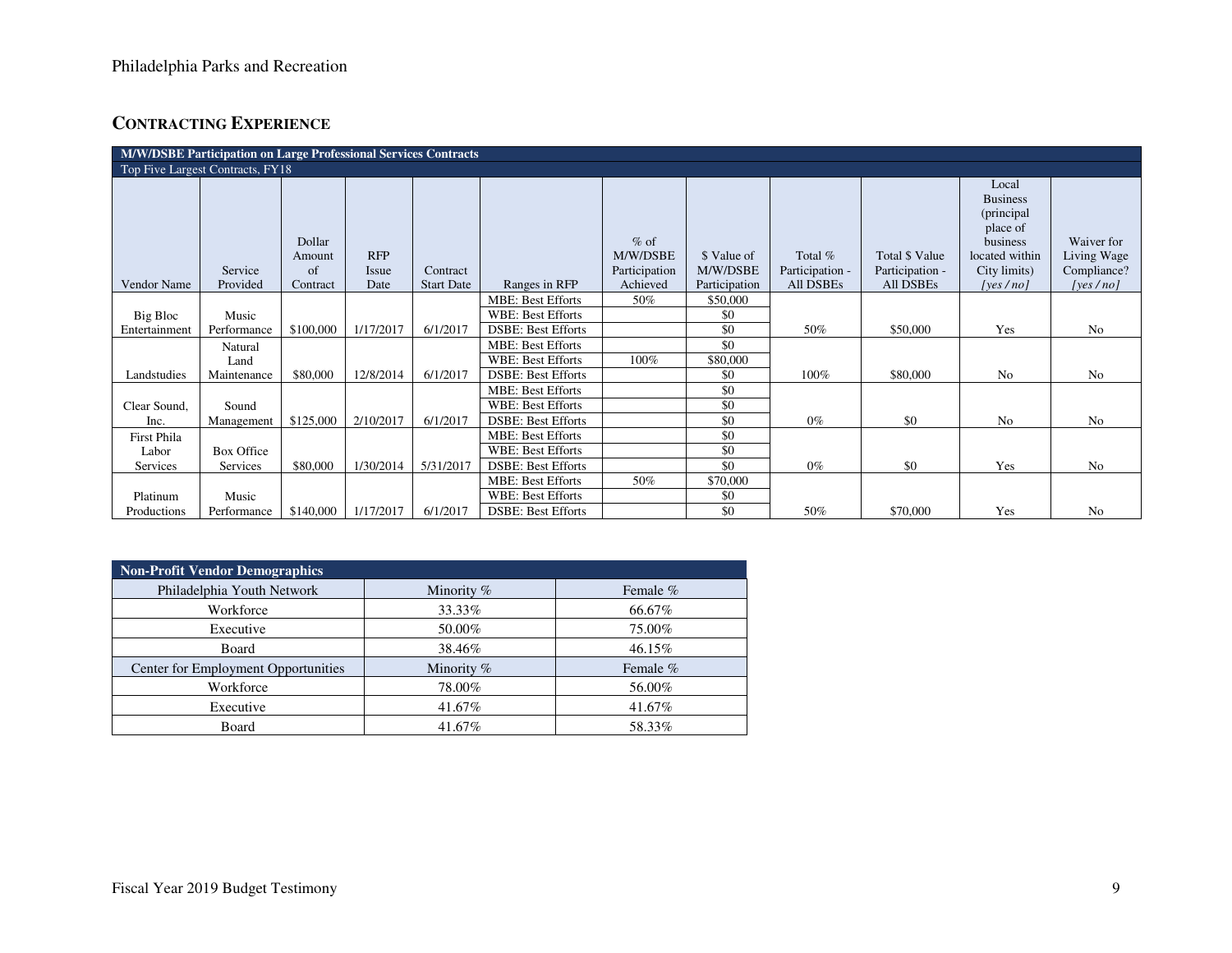# **EMPLOYEE DATA**

| <b>Staff Demographics (as of December 2017)</b> |          |                      |                        |           |                |  |
|-------------------------------------------------|----------|----------------------|------------------------|-----------|----------------|--|
| <b>Full-Time Staff</b>                          |          |                      | <b>Executive Staff</b> |           |                |  |
|                                                 | Male     | Female               |                        | Male      | Female         |  |
|                                                 | African- | African-             |                        | African-  | African-       |  |
|                                                 | American | American             |                        | American  | American       |  |
| Total                                           | 211      | 74                   | Total                  | $\theta$  | 1              |  |
| % of Total                                      | 30%      | 12%                  | % of Total             | $0\%$     | 17%            |  |
| Average Salary                                  | \$42,967 | \$50,784             | Average Salary         | N/A       | \$112,000      |  |
| <b>Median Salary</b>                            | \$38,759 | \$43,087             | Median Salary          | N/A       | \$112,000      |  |
| White<br>White                                  |          |                      | White                  | White     |                |  |
| Total                                           | 268      | 87                   | Total                  | 1         | $\overline{c}$ |  |
| % of Total                                      | 39%      | 13%                  | % of Total             | 17%       | 33%            |  |
| Average Salary                                  | \$51,287 | \$57,683             | Average Salary         | \$102,000 | \$130,000      |  |
| Median Salary                                   | \$47,599 | \$59,021             | Median Salary          | \$102,000 | \$130,000      |  |
| Hispanic<br>Hispanic                            |          | Hispanic<br>Hispanic |                        |           |                |  |
| Total                                           | 22       | $\overline{4}$       | Total                  | 1         | $\Omega$       |  |
| % of Total                                      | 3%       | $1\%$                | % of Total             | 17%       | $0\%$          |  |
| Average Salary                                  | \$47,024 | \$42,323             | Average Salary         | \$120,000 | $\rm N/A$      |  |
| <b>Median Salary</b>                            | \$44,172 | \$41,896             | Median Salary          | \$120,000 | N/A            |  |
| Asian<br>Asian                                  |          |                      | Asian                  | Asian     |                |  |
| Total                                           | 3        | 1                    | Total                  | $\Omega$  | 1              |  |
| % of Total                                      | $0\%$    | $0\%$                | % of Total             | $0\%$     | $17\%$         |  |
| Average Salary                                  | \$51,336 | \$115,000            | Average Salary         | $\rm N/A$ | \$115,000      |  |
| Median Salary                                   | \$46,447 | \$115,000            | Median Salary          | N/A       | \$115,000      |  |
| Other<br>Other                                  |          | Other<br>Other       |                        |           |                |  |
| Total                                           | 3        | 1                    | Total                  | $\theta$  | $\theta$       |  |
| % of Total                                      | $0\%$    | $0\%$                | % of Total             | $0\%$     | $0\%$          |  |
| Average Salary                                  | \$35,688 | \$59,421             | Average Salary         | N/A       | N/A            |  |
| Median Salary                                   | \$36,016 | \$59,421             | Median Salary          | N/A       | N/A            |  |
| Bilingual<br>Bilingual                          |          |                      | Bilingual              | Bilingual |                |  |
| Total                                           | 25       | 8                    | Total                  | 1         | 1              |  |
| % of Total                                      | $0\%$    | $0\%$                | % of Total             | 17%       | 17%            |  |
| Average Salary                                  | \$44,996 | \$59,258             | Average Salary         | \$120,000 | \$115,000      |  |
| <b>Median Salary</b>                            | \$42,652 | \$52,354             | Median Salary          | \$120,000 | \$115,000      |  |
| Female<br>Male                                  |          |                      | Male                   | Female    |                |  |
| Total                                           | 507      | 167                  | Total                  | 2         | 4              |  |
| % of Total                                      | 74%      | $26\%$               | % of Total             | 33%       | 67%            |  |
| Average Salary                                  | \$47,241 | \$55,279             | Average Salary         | \$111,000 | \$121,750      |  |
| <b>Median Salary</b>                            | \$43,477 | \$51,425             | <b>Median Salary</b>   | \$111,000 | \$112,500      |  |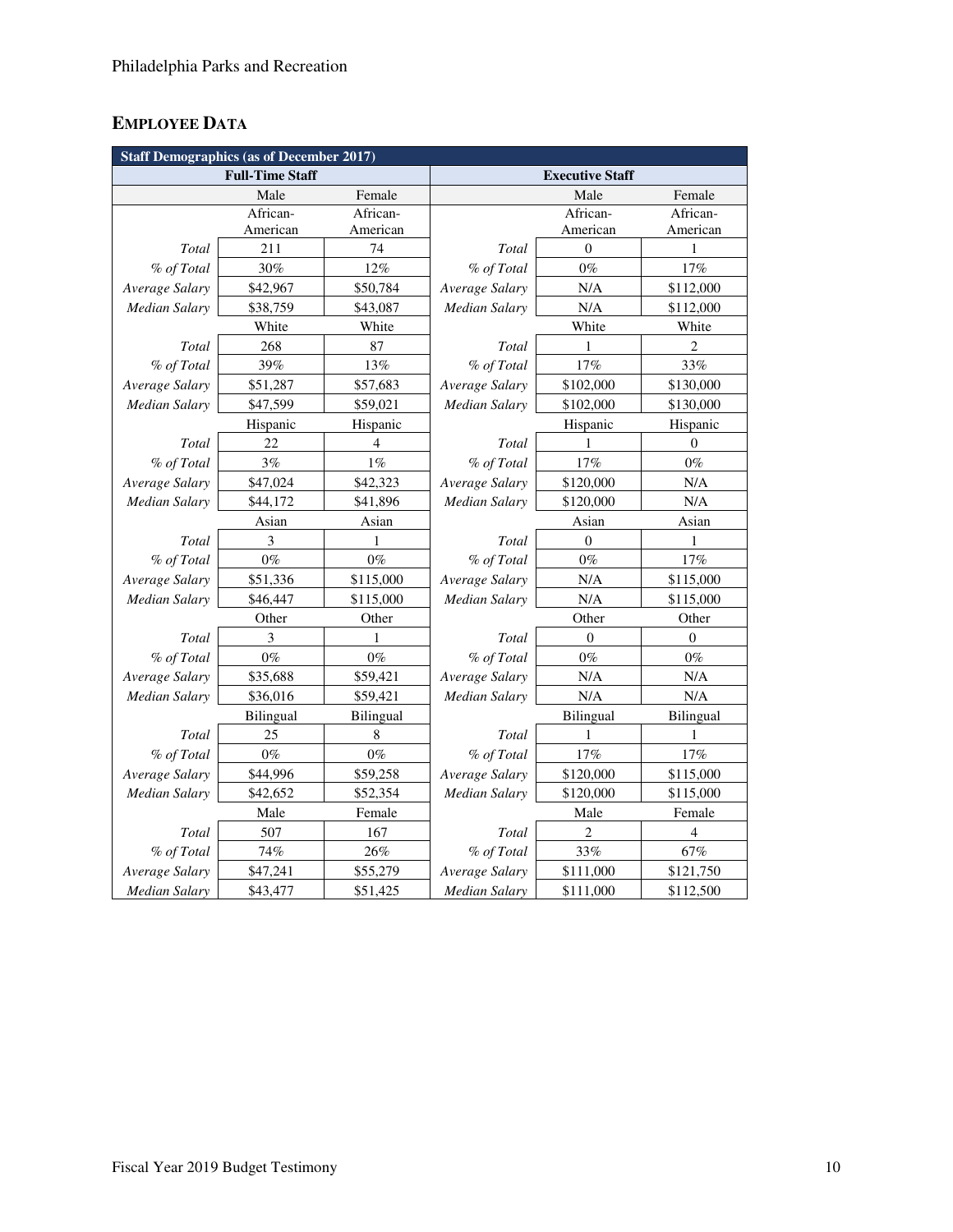## **LANGUAGE ACCESS**

- 1) **Has your leadership received language access training?** Yes, Philadelphia Parks & Recreation leadership received language access training in FY17 and FY18.
- 2) **Do you currently have a language access coordinator?** Philadelphia Parks & Recreation's Coordinator is Meza Perez.
- 3) **Has your department written a language access plan and is it posted online?** Yes, our language access plan is posted on our website Here is the link: https://beta.phila.gov/media/20171101105449/PPR-LAP-1.pdf
- 4) **Explain what your department has done to improve language access services over the past year:**

January 2017:

Updated Language Access Manual and shared it with PPR staff.

February 2017:

Held strategic planning meetings with senior staff.

March 2017:

Conducted assessment on translation needs department-wide.

April 2017:

Worked in partnership with the Office of Immigrant Affairs (OIA) to produce documents in different languages for key PPR programs like the Philadelphia International Unity Cup and for the Aquatics unit.

Developed and launched an inclusion committee meeting and Spanish class.

May 2017:

OIA representative trained PPR's District Managers.

Developed Most Frequently Asked Questions in different languages with assistance from Human Resources, Stewardship, District Managers and Operations.

June 2017:

Held a Spanish 101 class at Feltonville Recreation Center. The class was open to all PPR staff.

August 2017:

Translated additional PPR documents highlighting programs and special events.

September 2017:

Offered free Spanish language training to PPR staff.

October – December 2017:

Hosted 60+ soccer games for Philadelphia's growing immigrant communities.

Hosted a mandatory Language Access Training at Venice Island for more than 350 frontline PPR employees.

February 2018:

Translated the 2018 Camp Philly brochure and application.

**March 2018:**